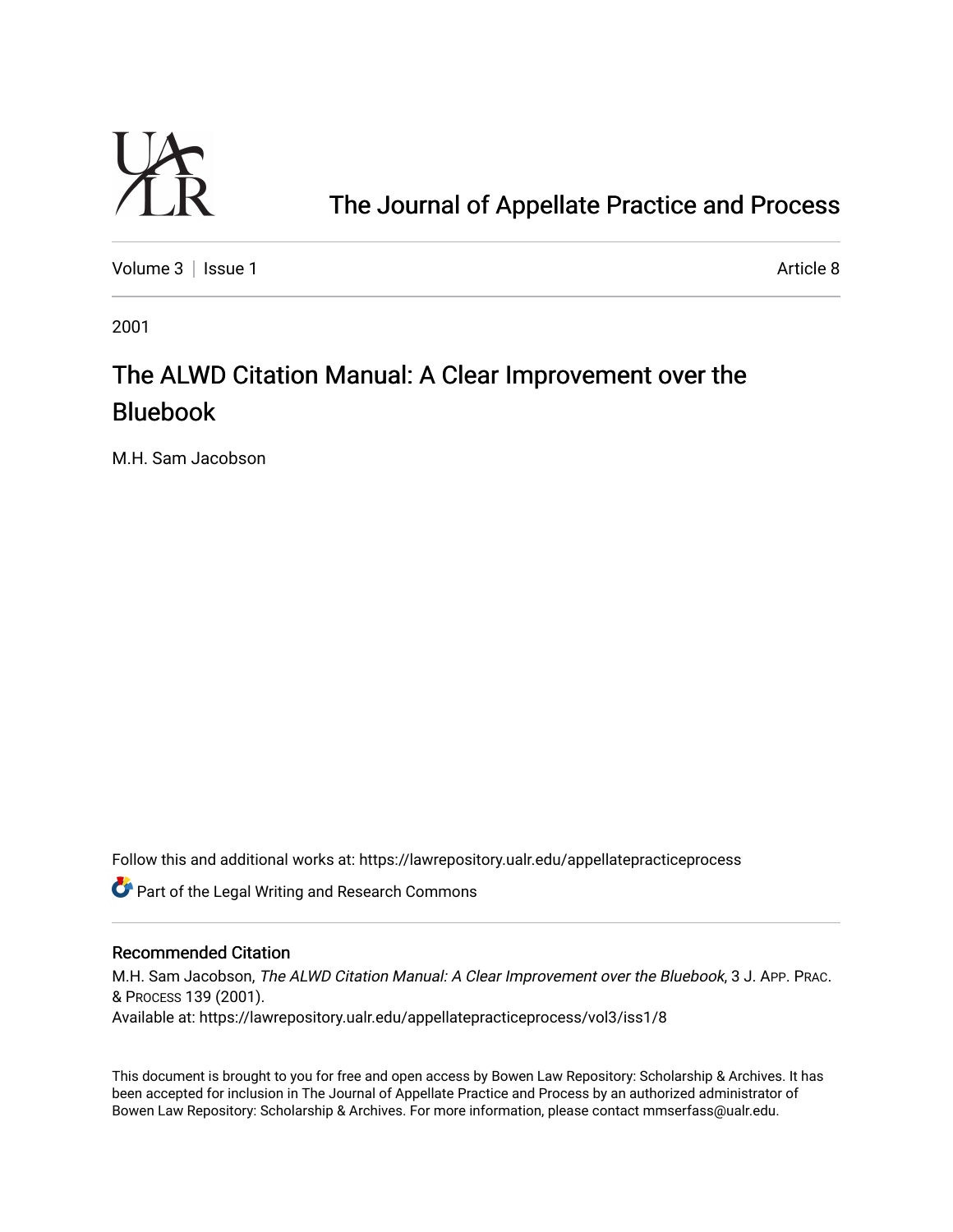# THE *ALWD CITATION MANUAL:* A CLEAR IMPROVEMENT OVER THE *BLUEBOOK*

M.H. Sam Jacobson\*

#### **INTRODUCTION**

In Spring 2000, a new legal citation manual **by** the Association of Legal Writing Directors ("ALWD") and Darby Dickerson, hit the ground running. The *ALWD Citation Manual'* was eagerly anticipated **by** lawyers, judges, law teachers, and law students who needed a citation manual that addressed the needs of practitioners, not the needs of law journals, and that would be easy to use, whether the user was experienced or inexperienced with citation form.<sup>2</sup> This article will evaluate how well the *ALWD Citation Manual* meets the needs of legal writers **by** grading its success in achieving the goals of citation and the goals of a good citation manual.

**THE** JOURNAL OF APPELLATE PRACTICE AND PROCESS Vol. 3, No. **1** (Spring 2001)

<sup>\*</sup> Instructor, Willamette University College of Law. Professor Jacobson is a member of the Association of Legal Writing Directors, but she was not involved in the drafting of the new manual. Readers should also note that this Journal now uses the ALWD Citation Manual. Citations throughout this article therefore represent the stylistic choices of the Journal's editors and not necessarily those of the author.

I. Association of Legal Writing Professors & Darby Dickerson, ALWD Citation Manual: A Professional System of Citation (Aspen Law & Bus. 2000) [Manual].

<sup>2.</sup> The primary source for legal citation form is familiarly known as the Bluebook. The Bluebook: A Uniform System of Citation (Columbia L. Rev. et al. eds., 17th ed. Harvard L. Rev. Assn. 2000) [Bluebook]. Originally published in 1926 for the use of Harvard Law Review, it is now widely used by other law reviews and has been adapted for use by some courts. Byron D. Cooper, Anglo-American Legal Citation: Historical Development and Library Implications, 75 L. Lib. J. 3, 21 (1982). Numerous publications have criticized the Bluebook's form and substance. See e.g. A. Darby Dickerson, An Un-Uniform System of Citation: Surviving with the New Bluebook, **26** Stetson L. Rev. 53 (1996) (critiquing the Sixteenth Edition of the Bluebook); Richard A. Posner, Goodbye to the Bluebook, 53 U. Chi. L. Rev. 1343 (1986) (criticizing the Fourteenth Edition of the Bluebook).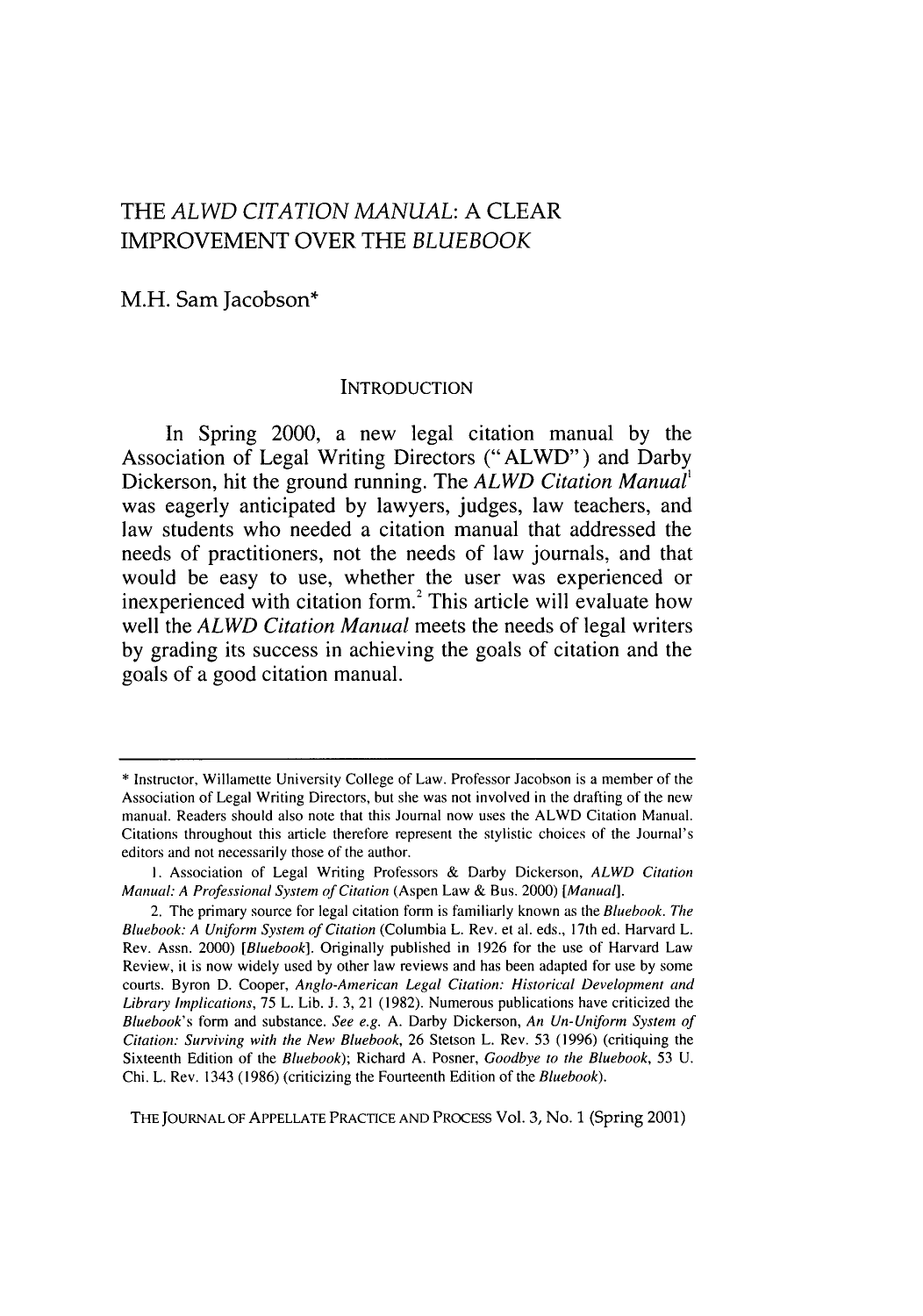#### I. GOALS OF CITATION

The goals of legal citation are various.<sup>3</sup> The ultimate goals of legal citation are to lead the reader to the cited source  $\tilde{f}$  in a way that is accurate and efficient<sup>5</sup> and to help the reader understand the significance of the information.<sup>6</sup> Good citation form, then, provides attribution of ideas and statements, and it communicates how a source supports the text for which it is cited. The *ALWD Citation Manual* does an excellent job of meeting both of these goals.

#### *A. Attribution*

The primary goal of citation is to provide attribution for an idea or statement by identifying its source in a way that makes it easy for the reader to find the source of the idea or statement and by conveying information about the source efficiently and accurately] To determine how well the *ALWD Citation Manual* achieves this goal, this article will first evaluate how well it addresses attribution, and then whether it does so in a way that makes it easy to find the source, conveys information about the source efficiently, and is accurate.

# **1.** *Citation form that attributes ideas or statements to their* sources

# Grade: A

Good citation form attributes ideas or statements to their sources. The *ALWD Citation Manual* notes in its introductory material that citations are necessary to "give credit to those who

<sup>3.</sup> Manual, supra n. I, at 3-4 (purposes of citations include telling the reader where to find the cited source, helping the reader to determine the weight and persuasiveness of the source, conveying to the reader the type and degree of support the source gives, helping attorneys to demonstrate comprehensively researched propositions, and giving credit to those whose thoughts, words, and ideas the writer uses).

<sup>4.</sup> Miles **0.** Price, *A Practical Manual of Standard Legal Citations* iii (2d ed., Oceana Pubis. 1958).

*<sup>5.</sup>* Bluebook, *supra* n. 2, at 4.

<sup>6.</sup> Cooper, *supra* n. 2, at 3.

*<sup>7.</sup> See supra* nn. 3-5.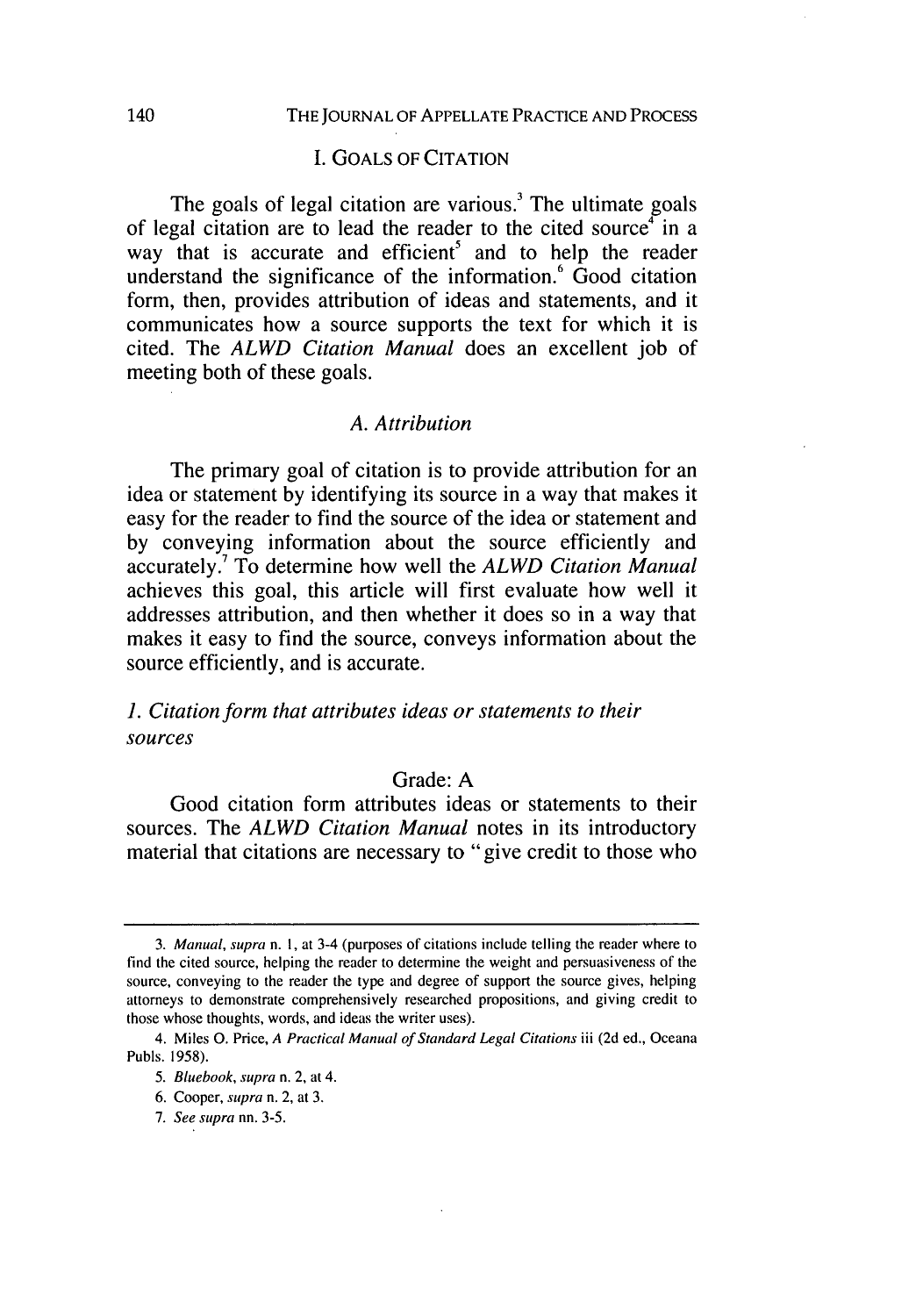originated an idea."<sup>8</sup> The *Manual* is devoted to assuring that writers cite their sources, whether the sources be cases (Rule 12), constitutions (Rule 13), statutes (Rule 14), federal legislative materials (Rule 15), state legislative materials (Rule 16), court rules (Rule 17), local ordinances (Rule 18), federal regulations (Rule 19), state regulations (Rule 20), treaties (Rule 21), various books (Rules 22, 24-28), periodicals (Rule 23), or other electronic or hard copy materials (Rules 29-43). The concept of attribution is reinforced by Rule 44.2(a), which requires that the writer "[p]lace a citation immediately after each sentence, or part of a sentence, that contains a statement of legal principle, a reference to or description of a legal authority, or an idea, a thought, or an expression borrowed from another source."<sup>9</sup>

However, the admonition to give credit to a source and the discussion of when to provide a citation are not cross-referenced and are separated by 294 pages. The *Manual* should more clearly connect these portions. In addition, the introductory material should establish a better foundation for giving proper attribution. The *Manual* states that "[g]iving proper attribution to those whose thoughts, words, and ideas you use is an important concept in legal writing and legal citation."<sup>10</sup> However, the *Manual* does not state why this is true: Not giving proper attribution may constitute plagiarism. Giving a more clear foundation for the requirement of attribution may be even. more significant in today's electronically connected world because of the ease with which writers can download text from other writers into their documents" and the resulting prevalence of plagiarism. $^{12}$ 

12. Professor Donald L. McCabe of Rutgers University surveyed over 7,000 students on 26 small-to-medium-sized campuses in 1990, 1992, and 1995. Eighty percent of the undergraduates responding reported cheating. Center for Academic Integrity, *Research Highlights* <http://www.academicintegrity.org/research.asp> (accessed Jan. 7, 2001). Similar results are reported from a 1999 survey of 3,123 high-achieving 16- to 18-year-old

*<sup>8.</sup> Manual, supra* n. 1, at 4.

<sup>9.</sup> *Id.* at 298.

<sup>10.</sup> *Id.* at 4.

**I1.** Technology makes cheating easy because students can download academic writing from a number of free of Web sites, and, for \$5+ per page, they can get a stock paper in one or two hours, or for \$17.95+ per page, a paper tailor-made for their specific assignment. Carolyn Kleiner et al., *The Great Term-Paper Buying Caper: How They Do It,* 127 U.S. News & World Rep. 63, 63 (Nov. 22, 1999).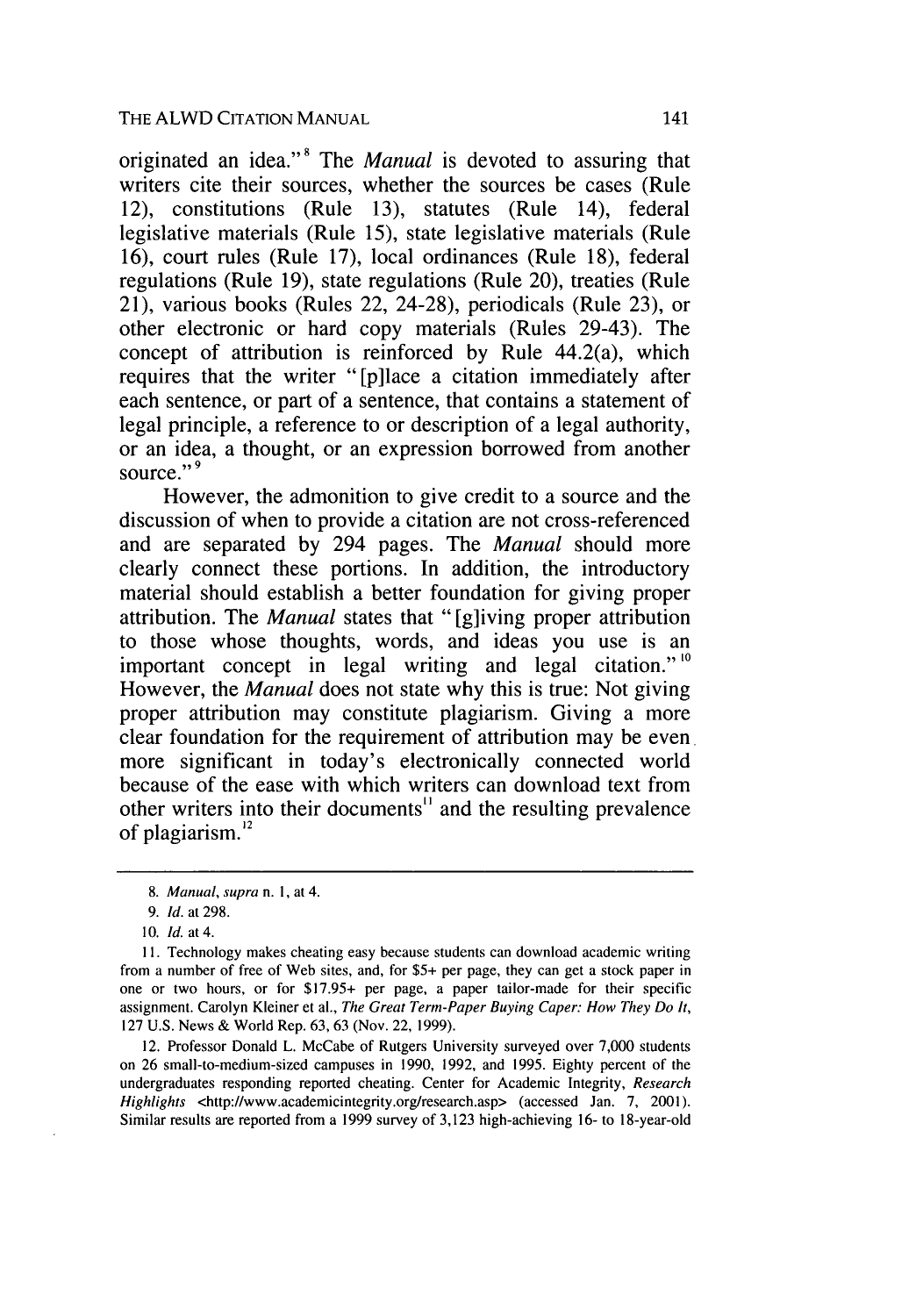### *2. Citation form that makes it easy to find the source*

# Grade: A

To adequately attribute information to its source, citation forms should make it easy to find the source. The citation forms in the *ALWD Citation Manual* will make it easy for readers to find sources, similar to the *Bluebook.* The *Manual's* citation forms are complete and specific. One highlight of specificity is the discussion of pinpoint page references. In Rule 5.2, the *Manual* requires pinpoint page references for citations to any source divided into pages, information that is frequently omitted from citations. The requirement for pinpoint page references is repeated within the rule for each type of source.<sup> $13$ </sup> Failing to include pinpoint page references in citations is frustrating to judges, practitioners, and scholars alike. In Sidebar 5.1, the *Manual* goes far to impress upon writers the importance of including this information. In addition, the narrative in Sidebar 5.1 is supported by the numerous admonitions throughout the *Manual* to include pinpoint page references.

#### *3. Citation form that conveys the information efficiently*

#### Grade: B

To adequately attribute sources, citation forms should convey information efficiently.<sup>14</sup> The citation forms in the *ALWD Citation Manual* generally convey information with similar efficiency to the *Bluebook's* citation forms. However, the *Manual's* citation forms improve efficiency in a number of significant respects. First, the *Manual* eliminates parallel citing unless required by local rule (Rule 12.4(c)(2)). If local rules do not require parallel citing, the writer uses the West reporter

142

students in *Who's Who Among American High School Students.* Four out of five (80%) students admitted to cheating on schoolwork, and a majority (53%) said the transgression was no big deal. Who's Who, *Cheating and Succeeding: Record Numbers of Top High School Students* Take Ethical Shortcuts <http://www.eci-whoswho.com/highschool/

annualsurveys/29.shtml> (accessed Jan. 7, 2001) (also reported in Carolyn Klciner & Mary Lord, The Cheating Game: 'Everyone's Doing it,' from Grade School to Graduate School, 127 U.S. News & World Rep. **55,** 55-56 (Nov. 22, 1999)).

<sup>13.</sup> See *e.g.* Rule 12.5(b) for cases and Rule 22. 1(c) for books.

<sup>14.</sup> Paul Axel-Lute, Legal Citation Form: Theory and Practice, 75 L. Lib. J. 148, 148- 49 (1982) (includes brevity in a list of neutral principles governing citation form, noting that a citation should be as short as possible, with no unnecessary elements).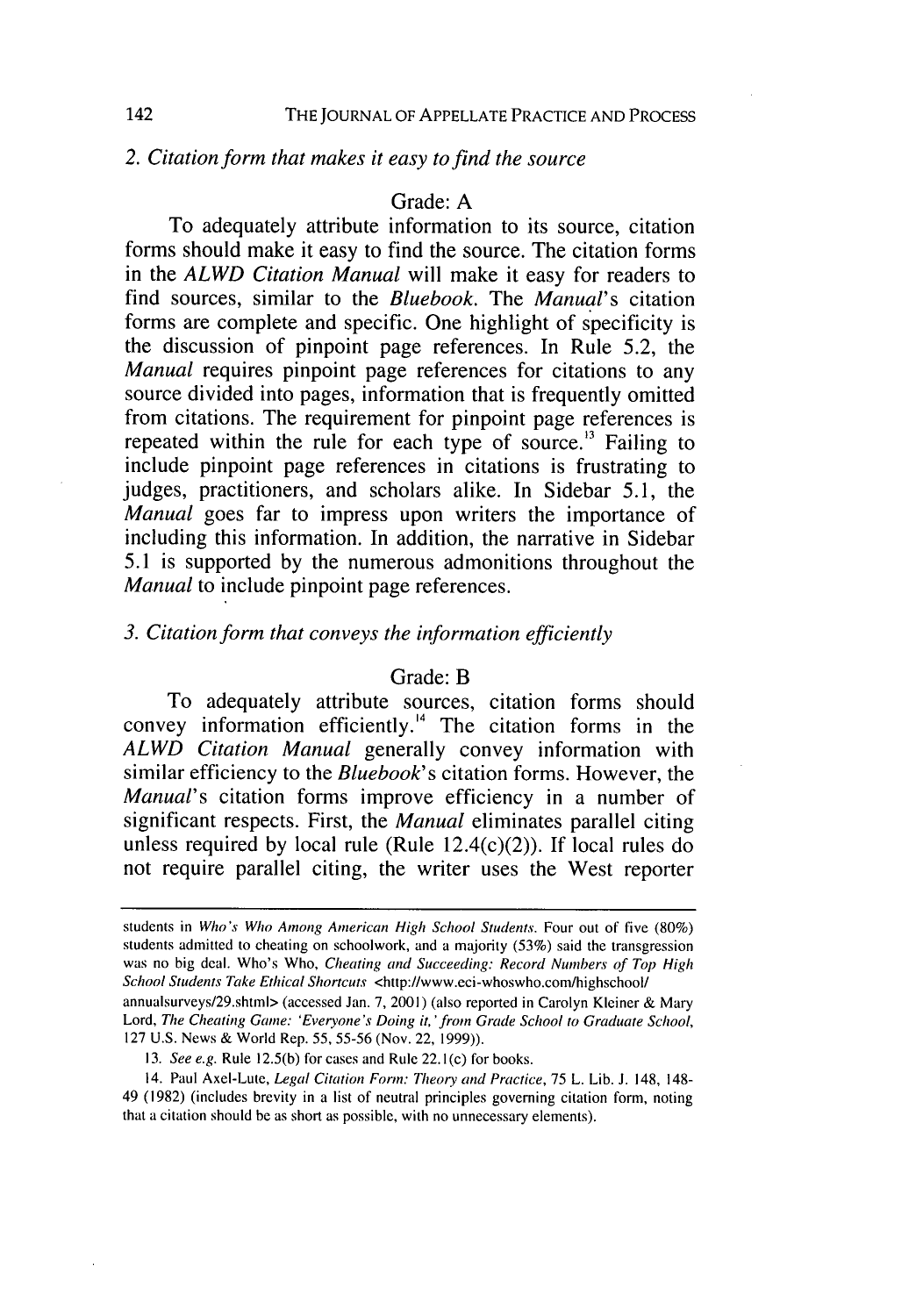THE ALWD CITATION MANUAL

citation (Rule 12.4(a)(2)). While this rule conforms to the general practice of citing to the regional reporter, it may leave many uncomfortable with such a heavy reliance on one publisher's materials. Rules **12.16** and 43 discuss neutral citation form, but the *Manual* does not require citations in this format.'<sup>5</sup>

Parallel citing has been a source of conflict for some time.<sup>16</sup> At one time, the *Bluebook* required that all state court decisions be parallel cited, but it did not require parallel citations of Supreme Court decisions (Rule **1:2:3)."** In its latest incarnation, the *Bluebook* requires parallel citing only for court documents if the writer is citing to decisions of that jurisdiction (Rule  $10.3.1(a)$ .<sup>18</sup> The present requirement reflects an uneasy truce between the needs of practitioners, who primarily rely on regional reporters, and judges, who primarily rely on official reporters. For all federal courts except the Supreme Court and for the twenty-two states<sup>19</sup> that publish their opinions only in the regional reporters, this conflict does not exist. But for the twenty-eight states<sup>20</sup> that have both an official and an unofficial

16. The *Bluebook* was both praised and criticized for not including parallel citations for Supreme Court cases. *E.g.* Peter Lushing, Book Review, 67 Colum. L. Rev. 599, 600 (1967) ("Parallel citation to S. Ct. and L. Ed. is still wisely forbidden."); Price, *supra* n. 4, at iii-iv (noting that good citation form includes parallel citations as a check against error and for the ease of the reader who may only have one of the forms).

17. *E.g. Uniform System of Citation* 16 (Colum. L. Rev. et al. eds., **I** Ith ed. Harv. L. Rev. Assn. 1967).

*18. Bluebook, supra* n. 2, at 62.

19. Alabama, Arkansas, Alaska, Colorado, Delaware, Florida, Indiana, Iowa, Kentucky, Louisiana, Maine, Minnesota, Mississippi, Missouri, North Dakota, Oklahoma, Rhode Island, South Dakota, Tennessee, Texas, Utah, and Wyoming. The District of Columbia also reports its cases in a regional reporter.

20. Arizona, Arkansas, California, Connecticut, Georgia, Hawaii, Idaho, Illinois, Kansas, Maryland, Massachusetts, Michigan, Montana, Nebraska, Nevada, New Hampshire, New Jersey, New Mexico, New York, North Carolina, Ohio, Oregon, South Carolina, Vermont, Virginia, Washington, West Virginia, and Wisconsin.

<sup>15.</sup> The Task Force on Citation Formats, American Association of Law Libraries, issued its final report, which supported neutral citation forms. *The Final Report of the Task Force on Citation Formats,* 87 L. Lib. J. 577 (1995). Several additional articles discussing neutral citation form include Coleen M. Barger, *The Uncertain Status of Citation Reform: An Update for the Undecided, I* J. App. Prac. & Process 59 (1999); *The Universal Legal Citation Project: A Draft User Guide to the AALL Universal Regulatory Citation,* 90 L. Lib. J. 509 (1998); *The Universal Legal Citation Project: A Draft User Guide to the AALL Universal Statutory Citation,* 90 L. Lib. J. 91 (1998); *The Universal Legal Citation Project: A Draft User Guide to the AALL Universal Case Citation,* 89 L. Lib. J. 7 (1997); James H. Wyman, *Freeing the Law: Case Reporter Copyright and the Universal Citation System,* 24 Fla. St. U. L. Rev. 217 (1996).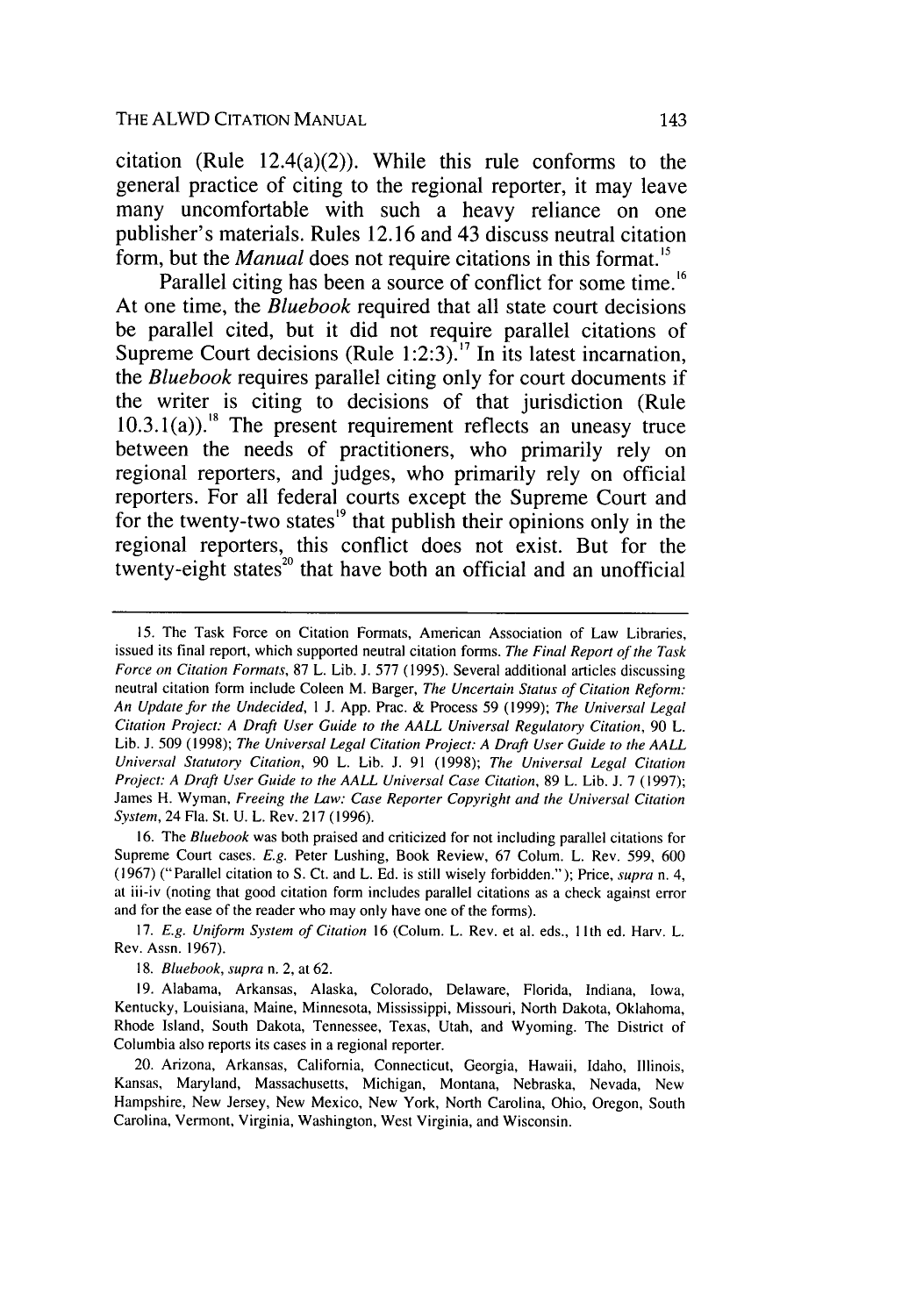reporter, the conflict is quite real since the judges in these states usually have access only to the official reporters. Under the *ALWD Citation Manual,* these courts will need to adopt local rules if they want parallel citing in documents submitted to them.

Second, the *ALWD Citation Manual* simplifies the citation of early Supreme Court decisions. According to Rule 12.4(b)(3), a writer need only give the United States Reports citation because this reporter includes all of the cases originally published in reporters that were named for the individuals who compiled them. No more Dallas, Cranch, Wheaton, etc., buried in the U.S. citation. Sidebar 12.4 explains this change and provides a handy conversion chart.

Third, the *ALWD Citation Manual* conforms to practitioner and 'reporter practice with the abbreviation of United States to U.S. in a case name (Rule  $12.2(g)$ ), instead of requiring that the name be spelled out, as *Bluebook* Rule 10.2.2 mandates.<sup>21</sup> Finally, the *Manual* allows the use of paragraph ( $\mathcal{I}$ ) and section (§) symbols in text (Rule 6.11), rather than limiting them to citation sentences, as the *Bluebook* prescribes in Rules 6.2(c) and  $12.9(c)$ .<sup>22</sup>

All of these simplifications in citation form should be well received. However, the *ALWD Citation Manual* should go further in simplifying citation form from the *Bluebook.* It should do this by simplifying citation form when it would be an improvement from *Bluebook* form and by eliminating some unnecessary additions to citation form that are not an improvement from *Bluebook* form. The *Manual* could improve the efficiency of citations by simplifying the rules for citing to statutes, by simplifying the rules for short form citations of statutes and court rules, by eliminating the use of "hereinafter," and by eliminating unnecessary punctuation.

First, the *Manual* should simplify the rules for citing to statutes. Unlike its rule for constitutions presently in effect, which requires no date, the *Manual,* like the *Bluebook,* requires a date for statutes. The rules should be the same: If the writer is citing the most recent official code, the year of publication

<sup>21.</sup> Bluebook, supra n. 2, at 62.

<sup>22.</sup> **Id.** at **50,** 90.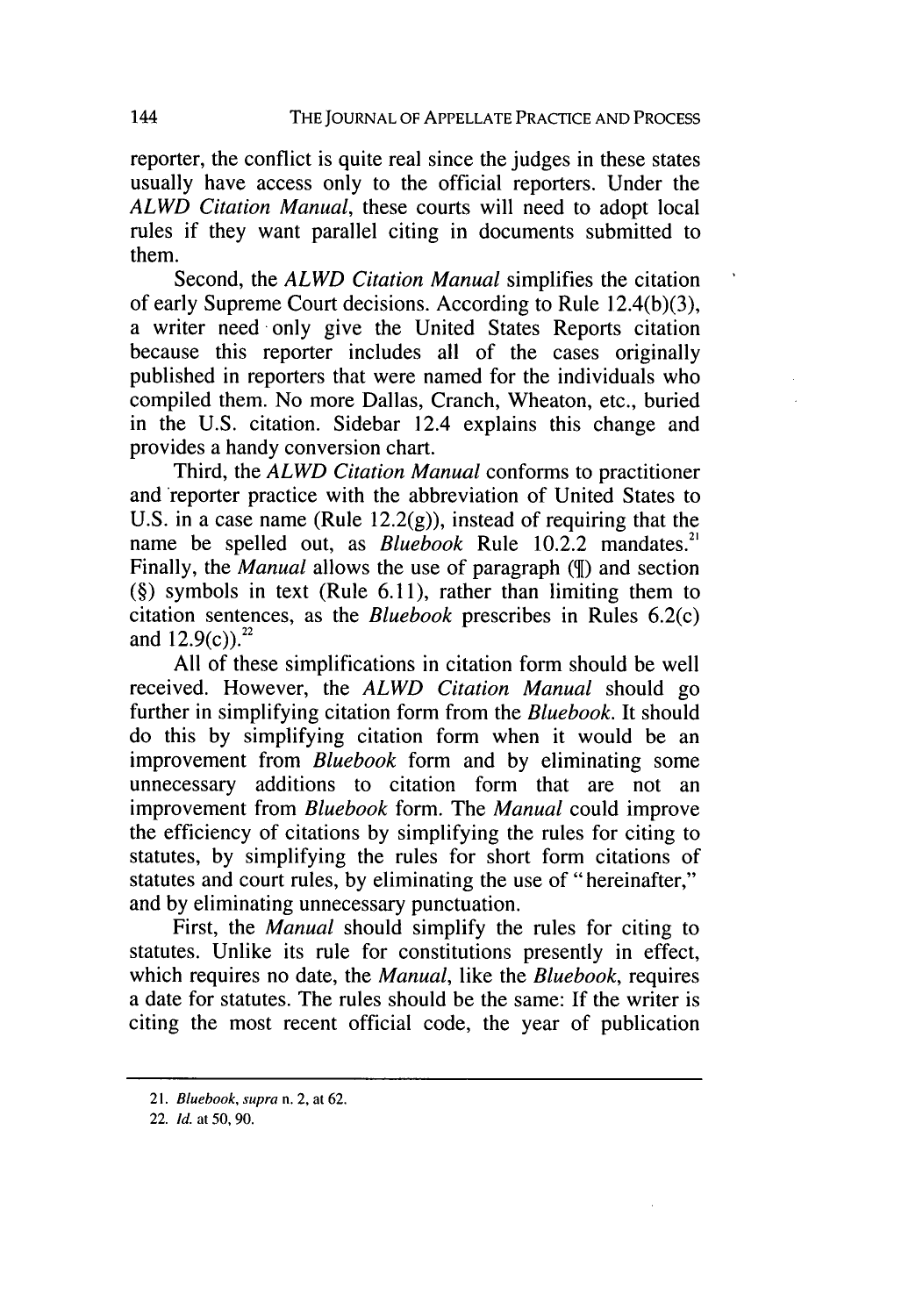should be unnecessary. The writer should have to include the year only if he or she is citing to an earlier version of a statute or to an unofficial code. In addition, the *Manual* should eliminate requiring the publisher's name in parentheses. For example, only one publisher, West, exists for U.S.C.A.; omitting the publisher would mislead or confuse no one. Likewise, little is gained by requiring publisher information when publisher names change frequently but the source remains the same. For example, U.S.C.S. remains the same even though it is now published by LEXIS Law Publishing, rather than Lawyers Cooperative. While the publisher may be significant in the research process, $^{23}$  it is not needed to find the source.

Second, the *Manual* should simplify the short forms for statutes and court rules. According to Rule 14.5, only two short forms exist for federal and state statutes: dropping the year from the full citation or using *id.* This rule ignores the most obvious short form, Section [number], which is also the short form most useful for textual references. Likewise, the *Manual* gives the same two short forms for court rules (Rule 17.3). However, the most obvious short forms would be simply Rule [number] or FRCP [number].

Third, the *Manual* should revamp its rule directing use of "hereinafter" in the reference for shortening a citation (Rule 11.4(d)). The word is legalese and including it is inconsistent with a goal of legal writing to avoid its use,<sup>24</sup> a goal that members of ALWD presumably support. No clarity is lost by deleting the word; that the writer intends to refer to the source in a shortened form in future citations is communicated by simply stating the shortened form in brackets after the full cite.

Fourth, the *Manual* should simplify citation form by eliminating unnecessary punctuation. For example, the *Manual* requires punctuation after every abbreviation<sup>25</sup> except commonly

<sup>23.</sup> Researchers may need to know which publisher's materials they are using because generally publishers only cross-reference to their own publications. In addition, a researcher who relied solely on one publisher might find the same editorial decisions reflected throughout the publisher's network of publications.

<sup>24.</sup> *See e.g.* Richard C. Wydick, *Plain English for Lawyers* 61-63 (4th ed., Carolina Academic Press 1998) (recommending that writers avoid using "lawyerisms" such as the word *hereinafter).*

<sup>25.</sup> *Manual, supra* n. I, at 5-6, 58 (Chart 12.1), 335-77 (Appendix I), 407-42 (Appendices 3-5).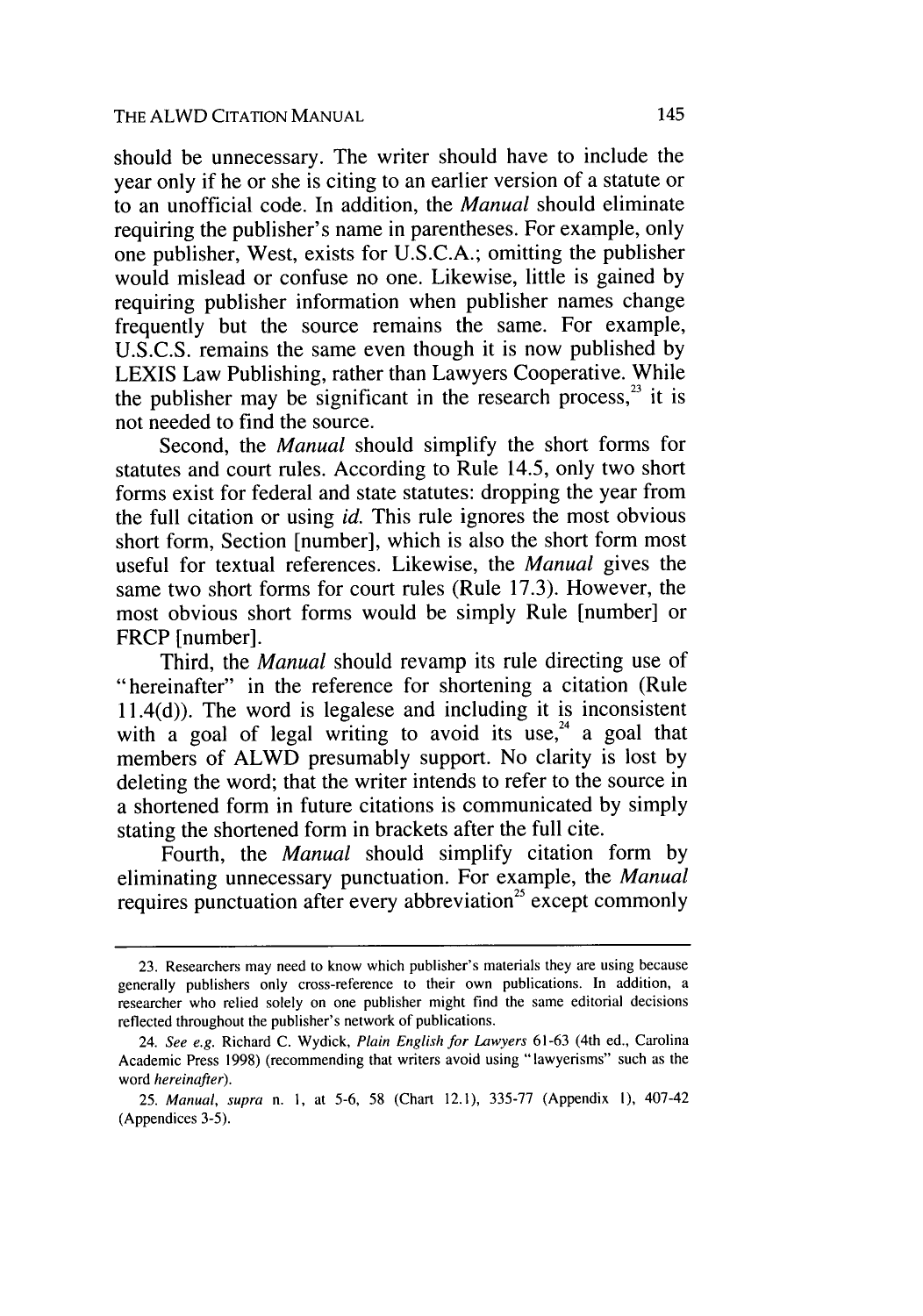known initials, such as ACLU, NAACP, MADD, FAA, and OSHA (Rules 12.2(e)(4) and 12.2(l)).<sup>26</sup> However, Or App is just as clear as Or. App. but it is easier to type, eliminates pesky problems with automatic capitalization in word processing software, and arguably is easier on the eyes.

In addition to these suggestions for simplifying citation form from *Bluebook* form, the *Manual* should also eliminate some unnecessary additions to citation form that are not an improvement from *Bluebook* form. These unnecessary additions include requiring publisher information for most books and requiring the year for court rules. $27$ 

First, the *Manual* may require more information than is necessary for treatises, books, and other nonperiodical materials. For these materials, the *Manual* requires the publisher's name in parentheses with the year of publication and the edition (if any) (Rule 22.1(f), (i),  $\&$  (j)). Including the publisher makes legal citation more similar to other citations forms.<sup>28</sup> Although librarians may find this information helpful when purchasing these materials, information about the author(s), title, and date should be sufficient to find the book in any library or library network. In addition, with all of the publisher mergers of recent  $years<sup>29</sup>$  information about the publisher might not be very helpful, even for purchasing a book. Citation form should only require publisher information when more than one publisher exists for the same materials, a rare occurrence that does not justify requiring this information for every book citation.

Second, the *Manual* may require more information than is necessary for court rules. Unlike the *Bluebook,* the *Manual* requires the year of publication in full citations for court rules, including the rules of evidence and procedure (Rule  $17.1(c)$ ).

<sup>26.</sup> *Id.* at **61,** 63.

<sup>27.</sup> The reasoning for eliminating the date from citations to current constitutions is equally applicable to court rules.

<sup>28.</sup> E.g. The Chicago Manual of Style: The Essential Guide for Writers, Editors, and Publishers  $\P$  16.92 (14th ed., U. Chi. Press 1993).

<sup>29.</sup> With the significant mergers of legal publishers in the past five years, few publishers remain. A web site entitled A Legal Publisher's List: Corporate Affiliations of Legal Publishers provides news about the mergers, and it includes a chart that reflects the astonishing concentration of legal publishers that has occurred. Rob Richards, A Legal Publisher's List: Corporate Affiliations of Legal Publishers <http://www.colorado.edu/law/ lawlib/ts/legpub.htm> (last updated Dec. 19, 2000).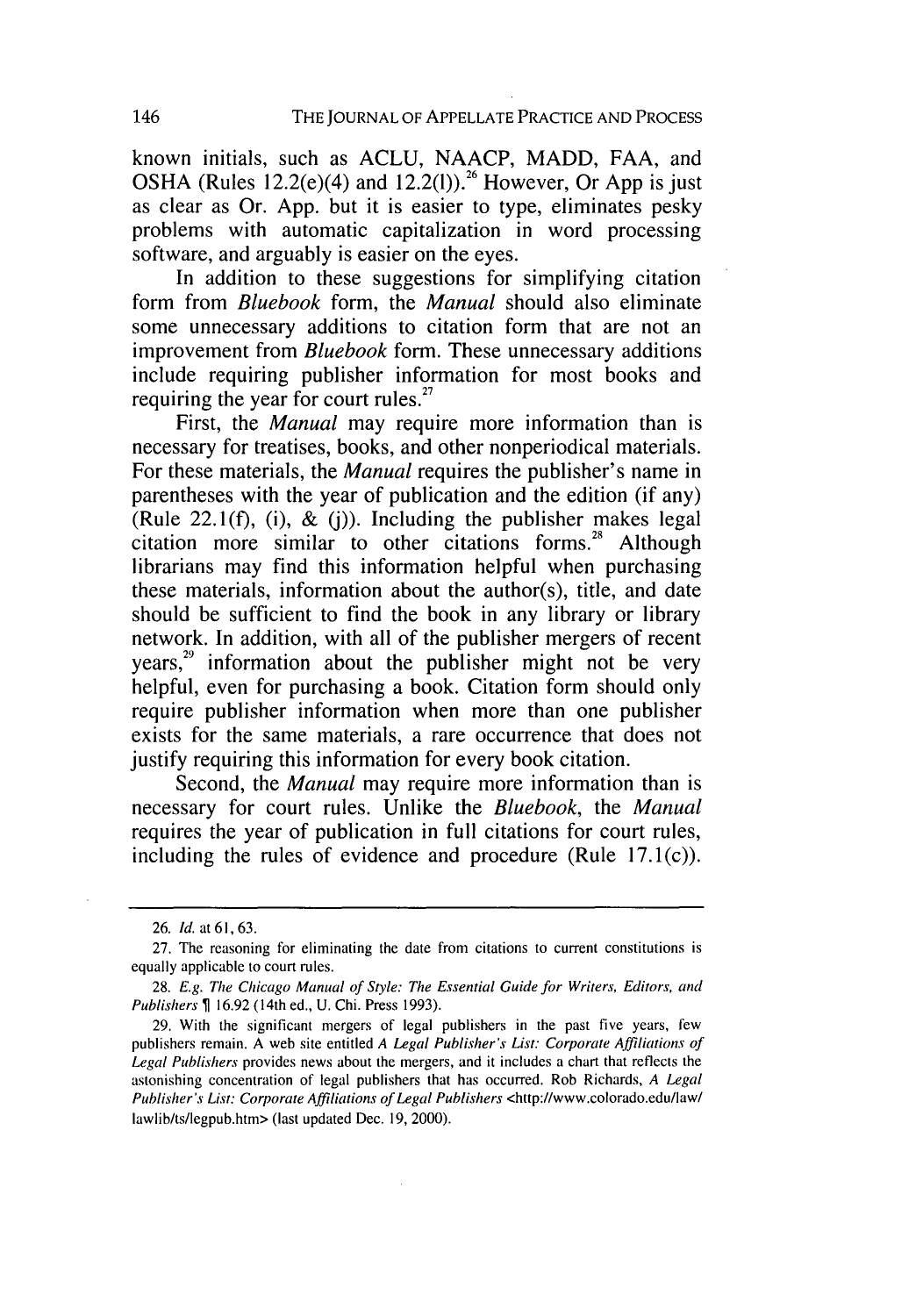#### THE ALWD CITATION MANUAL

This information is unnecessary since presumably the rule is the version in force at the time the document was written. Writers should only have to include the year if they are citing to an earlier version of a rule. In addition, information about the year of publication may not be very helpful. Most lawyers and judges do not use the code as their source for court rules. Instead, they use the court rules that are reprinted more conveniently in a pamphlet or book that consists only of the court rules. $30$  This habit begins with law school, where courses routinely require the purchase of a book or pamphlet that nicely compiles a variety of court rules.<sup>31</sup>

Further, while the *Manual* says to include the date of the source, such as a book or code, the date of the source or book may not be the date of the rule. For example, new amendments to the Federal Rules of Civil Procedure became effective December 1, 2000. If an author were preparing a document before that effective date, but using a book of court rules dated 2000, the date in the citation would be ambiguous as to what version of the rule was the proper source. Conversely, a reprint of the court rules might have a publication date later than the effective date of the rules, also potentially creating confusion. The citation form for court rules would be less confusing and more efficient if it did not include the year of the source except when the cited rule is a previous or subsequent version.

#### *4. Citation form that conveys source information accurately*

### Grade: A

Further, to adequately attribute cited information to its source, citation forms should convey information accurately. The citation forms in the *ALWD Citation Manual* assure readers of accurate source information. The *Manual* includes wonderful practical tips to assure accuracy. For example, it includes information about how word processors may affect citation form (Part ID). The *Manual* also includes explanations that assure

<sup>30.</sup> E.g. Federal Rules of Civil Procedure: *1999-2000* Educational Edition (West Publg. Co. 1999), includes the federal rules of civil procedure, appellate rules, Supreme Court rules, rules of evidence, selected statutes, multidistrict litigation rules, habeas corpus rules, U.S. Constitution, selected state provisions, and proposed rules amendments.

<sup>31.</sup> Id. This book is required by many law schools, including Willamette, for courses in Civil Procedure.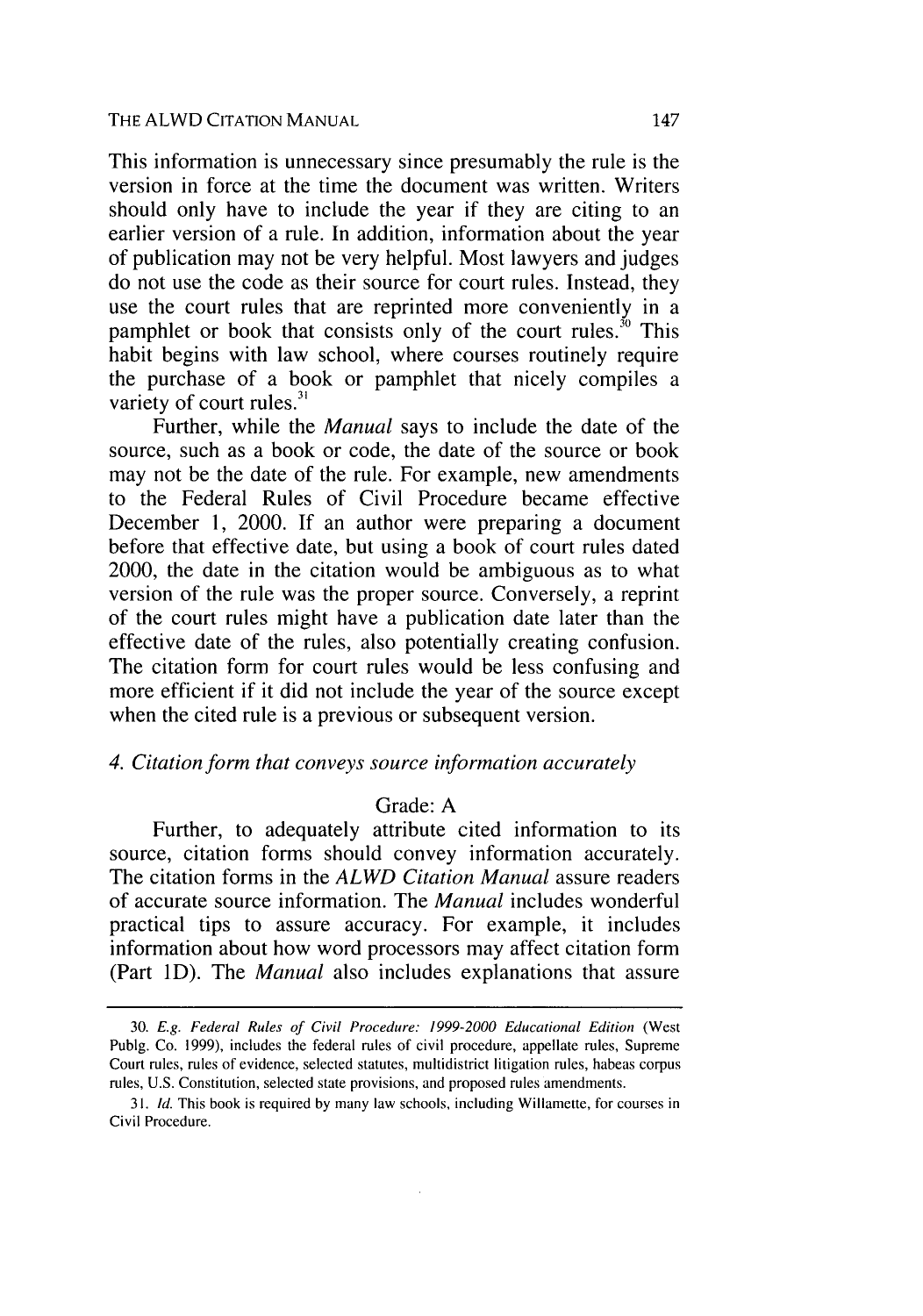accuracy. For example, it explains commonly used procedural phrases, such as *in re, ex parte,* and *ex rel.,* a feature that should go far to eliminating misuse of these terms (Sidebar 12.3). Finally, the *Manual* distinguishes itself from the *Bluebook* in ways that should improve accuracy. For example, the *Manual* suggests deleting a business designation only if the business name includes more than one business designation (Rule 12.2(e)), unlike the *Bluebook,* which allows the writer to delete business designations if it were obvious from the name that the entity was a business (Rule 10.2.1(h)). Additionally, the *Manual* provides more accurate information concerning the Fifth Circuit split (Rule 12.6(c)) than the *Bluebook,* which does not discuss Unit A and Unit B decisions.<sup>32</sup>

Finally, the *Manual* more accurately identifies student works in periodicals by requesting the words "Student Author" be placed after the author's full name and before the title of the article (Rule 23.1(a)(2)). This eliminates the distinction between Notes and Comments since many periodicals no longer use those terms (Sidebar 23.1).

#### *B. Support*

In addition to attribution, a second goal of citation form is that it reflect the degree and nature of support that the source gives the idea or statement. Citation form does this when it conveys the weight of the authority and the type and degree of support.

### *1. Weight of Authority*

#### Grade: A

To adequately establish how a source supports an idea or statement, citation form should convey how much weight the

<sup>32.</sup> Effective July 1, 1980, the former United States Court of Appeals for the Fifth Circuit divided itself into two administrative units: Unit A included Louisiana, Mississippi, and Texas; Unit B included Alabama, Florida, and Georgia. Effective October 1, 1981, Unit A became the current Fifth Circuit and Unit B became the newly created Eleventh Circuit under the Fifth Circuit Court of Appeals Reorganization Act of 1980. 94 Stat. 1995 (1980), codified at 28 U.S.C. §§ **1,** 41 (1994). For additional discussion of this split, see Thomas E. Baker, **A** Postscript on Precedent in the Divided *Fifth Circuit,* 36 Sw. L.J. 725 **(1982).**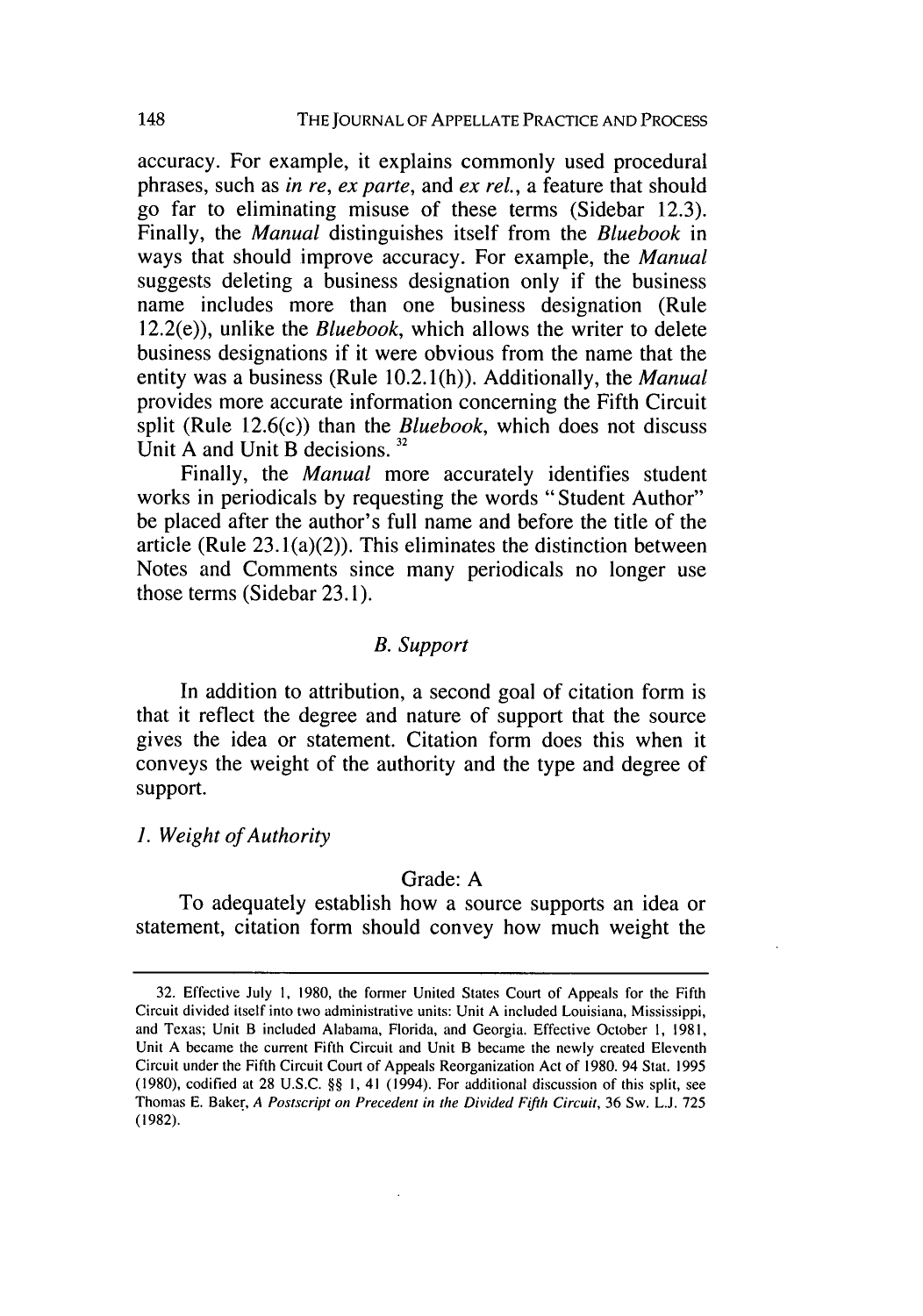reader should give to a source. The *ALWD Citation Manual* does an excellent job of this in a number of respects. First, the *Manual's* citation forms clearly communicate whether the source is primary or secondary authority. The forms for primary authority are distinct from the forms for secondary authority. The forms are also complete so that a writer would not need to invent a form for a source not covered by the *Manual,* and inadvertently confuse whether it is primary or secondary authority.

Second, the citation forms in the *Manual* for primary authority clearly communicate the information the reader needs to judge weight of authority. For example, a citation to a case would include the court that decided the case, the date of the decision, subsequent history, and a parenthetical that identifies a source that is less than a majority opinion (Rules 12.4, 12.6– 12.8). In addition, the cite might include an additional parenthetical that provides other information about the weight of the authority, including whether the opinion is an en banc decision or a per curiam opinion, whether it was a split decision, whether the information is dictum or holding, and whether a disposition is without an opinion (Rule 12.1 (b)).

The *Manual* does a particularly nice job of explaining subsequent history in Rule 12.8. It lists the actions to include (Rule 12.8(a)) and to exclude (Rule 12.8(b)), and it gives the writer clear guidance on where to put it (Rule 12.8(c)) and how to do it properly (Rule 12.10). In addition, the *Manual* provides helpful information about denials of certiorari in Sidebar 12.6, including how they occur and what they mean precedentially (usually, not much).

Third, the citation forms in the *Manual* for secondary authority clearly communicate the information the reader needs to judge weight of authority. Citation forms clearly identify the author and the publication from which the reader could determine the source's significance.

# *2. Type and degree of support*

# Grade: A

To adequately establish how a source supports an idea or statement, citation forms should convey the type and degree of support that it gives. The *ALWD Citation Manual* does this job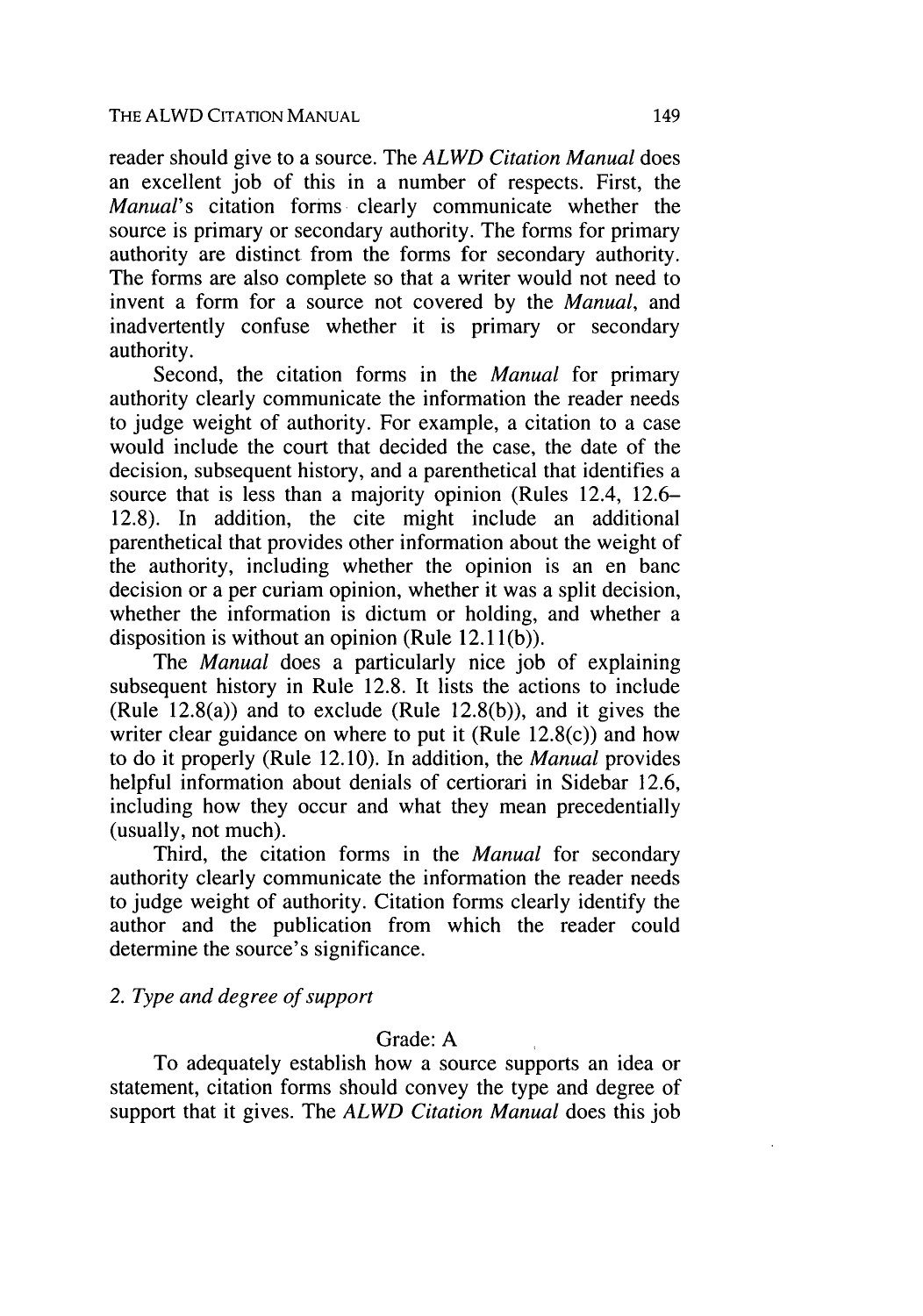well because it significantly simplifies and clarifies the use of introductory signals that "inform readers about the type and degree of support or contradiction the cited authority provides for the accompanying text" (Rule 45.1).

First, the *Manual* provides much needed clarification of the use of signals by reorganizing the material and by conforming definitions to practice. The *Manual* reorganizes the material on "signals" by separating the discussion of signals from the discussion of "no signals." The Seventeenth Edition of the *Bluebook* lists the first signal as "[no signal]" in Rule 1.2(a). "No signal" cannot also be "a signal"; rather, it is the absence of a signal. Therefore, the *Manual* correctly begins its discussion of signals by discussing when a writer would not use a signal (Rule 45.2(a)). Because a writer's goal is to support text with authority that directly states it, signals should be the exception in legal writing, not the rule.

The *Manual* also conforms the definitions to practice. The Sixteenth Edition of the *Bluebook* altered the definition of the signal *see* in Rule 1.2(a),<sup>33</sup> much to the outrage of academics and the bewilderment of judges and practitioners **.** Traditionally, the signal *see* indicated that the source did not directly state the text, but that it supported the text by inference.<sup>35</sup> Competent legal analysis requires that a writer distinguish between direct and indirect support of a statement. By reclaiming the original definition of *see* (Rule 45.3), the *Manual* accomplishes this goal and provides the reader with information needed to assess weight of authority. Under the *Manual,* writers would use the

<sup>33.</sup> The Bluebook: A Uniform System of Citation 22 (Columbia L. Rev. et al. eds., 16th ed. Harvard L. Rev. Assn. 1996) (stating that see should be used when "[c]ited authority directly states or clearly supports the proposition").

<sup>34.</sup> For example, at the 1997 Annual Meeting of the Association of American Law Schools [AALS], the House of Representatives passed a "Resolution Concerning Promulgation of Rules of Citation," which criticized this change and requested that law reviews follow the old rule. A copy of the resolution is available from AALS, 1201 Connecticut Avenue N.W., Suite 800, Washington, D.C. 20036. It should be noted that the Seventeenth Edition of the *Bluebook*, published shortly after the appearance of the *Manual*, reinstated the Bluebook's former definition of see and once again states in Rule 1.2(a) that see should be used when "[c]ited authority clearly supports the proposition." Bluebook, supra n. 2, at 22-23.

<sup>35.</sup> Dickerson, supra n. 2, at 66-70, 212-20 (App. C-I).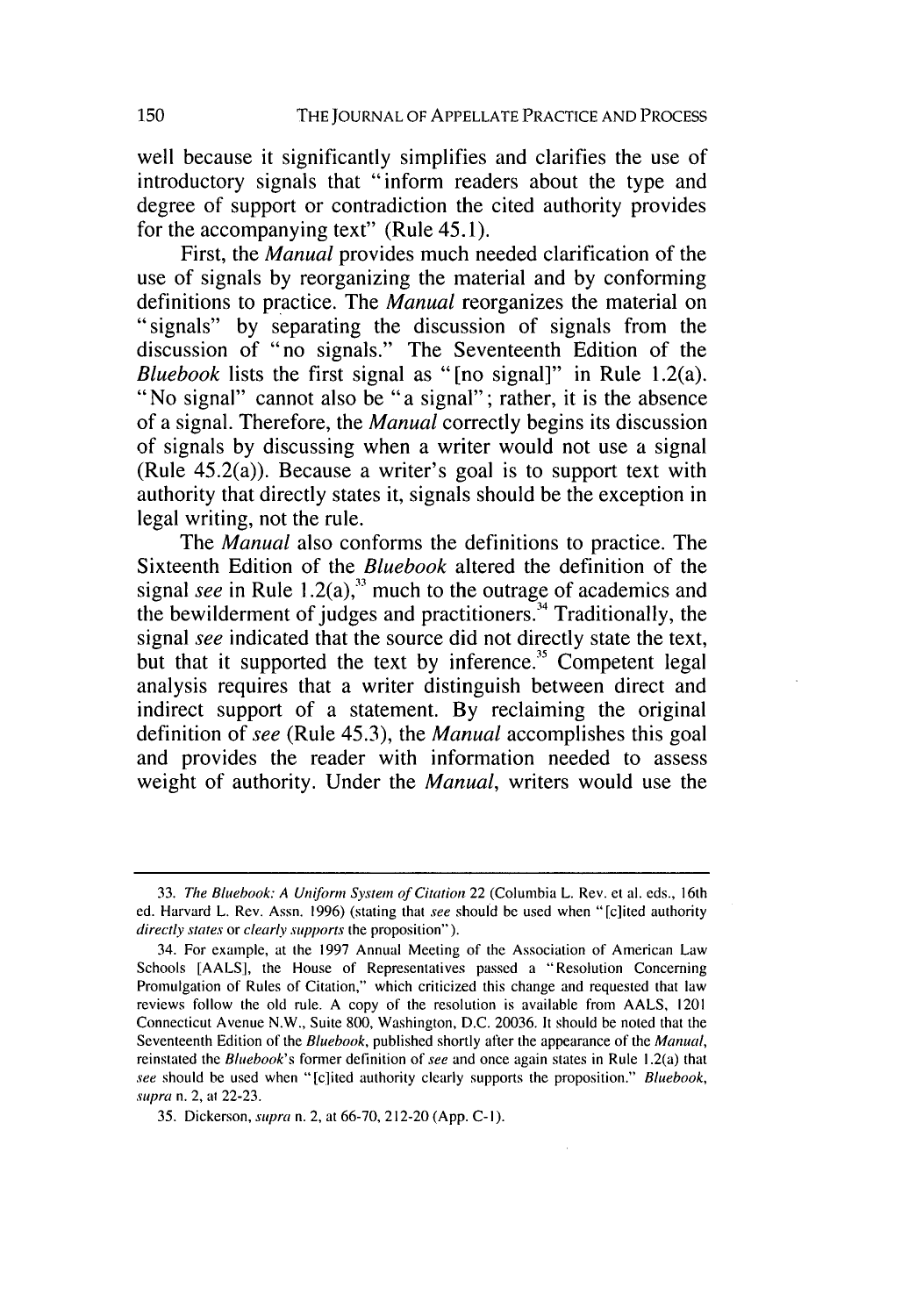signal *see* only if the source supports the text by inference or by dicta (Rule **45.3).36**

Second, the *Manual* simplifies the signals by eliminating those that are redundant and by including those that are missing. The *Manual* eliminates the signal *accord* because the signal *see* already exists for indicating when an authority supports text by inference or dicta. The *Manual* also eliminates the signal *see also* since this signal is unnecessary when the signal *see* precedes a string cite, and it provides guidance for combining signals (Rule 45.3) so that the *Manual* need not list all possible combinations. Finally, the *Manual* includes the signal *contra* (Rule 45.3). This signal is necessary to indicate that the source directly contradicts the text, a signal missing many years from the *Bluebook* and only recently restored.<sup>37</sup>

#### II. GOALS OF A CITATION MANUAL

In addition to meeting the goals of citation form, a good citation manual would also meet the goals of a citation manual—that is, it would be easy to use, clear, and complete. The *ALWD Citation Manual* meets these goals and more: It is also pleasing to the eye. For those who have struggled with using the *Bluebook,* the *ALWD Citation Manual* is a sure winner.

# *A. Ease of reference*

### Grade: A

The first goal of a citation manual is that it be easy to use. The *ALWD Citation Manual* is easy to use because it is well organized, well indexed, and well designed. The *Manual* is organized in six parts: (1) introductory material; (2) citation basics (Rules 1-11); (3) citation to print sources (Rules 12-37); (4) citation to electronic sources and neutral citations (Rules 38-

<sup>36.</sup> The seventeenth edition of the Bluebook provides that "'See' is used instead of '[no signal]' when the proposition is not directly stated by the cited authority but obviously follows from it; there is an inferential step between the authority cited and the proposition it supports." Bluebook, supra n. 2, at 22.

<sup>37.</sup> **Id.** at 23. In the sixteenth edition of the Bluebook, supra n. 2, Rule 1.2, all of the signals for contradiction were for sources from which the reader could infer contradiction.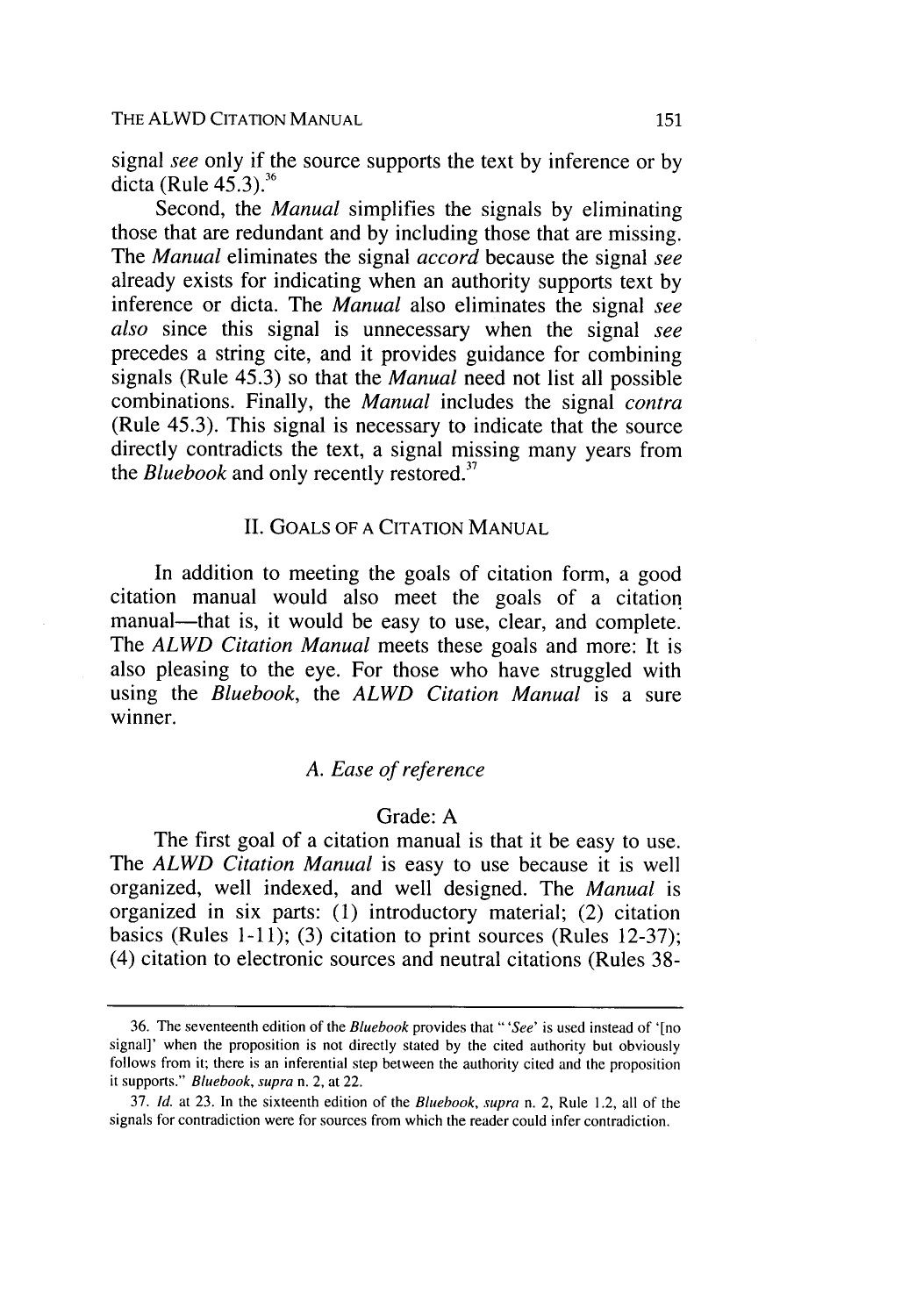43); (5) placement of citations (Rules 44-47); and (6) quotations (Rules 48-50). Part 1, Introductory Material, explains the purpose of citations, how to use the book, the relationship of the citations within the *Manual* to local rules, and how a word processor might affect citations. Part 2, Citation Basics, places the general rules of citation *(e.g.,* abbreviations, capitalization, and spacing) into one handy section.

In Parts 3 and 4, Rules 12 through 42 begin with Fast Formats, graphically pleasing, color charts that illustrate each citation form in advance of each rule's explanation. Then each rule is nicely outlined to separate—and prioritize—each point. When the reader might need additional information about a rule *(i.e.,* further explanation or background), the rule includes a graphically separated Sidebar. In addition, examples are generously included throughout a rule. They are easy to find because they begin with a color heading, and they are easy to read because they are nicely displayed, including color triangles to indicate spacing within a citation.

In addition to being well organized, the *Manual* is well indexed. The clear Table of Contents and thorough Index make the *Manual* easily accessible to any user. While I discovered a couple of glitches in the index, $x^3$  these did not impede my ability to find information and are the kinds of minor glitches one might expect with a first edition.

Finally, the *Manual* is easy to use because it is well designed. Users will enjoy the helpful use of color, a refreshing visual alternative to the typical black and white text, and the helpful use of space, which keeps the user from feeling overwhelmed by the amount of material. Users will also enjoy the weight and texture of the paper, which makes it easy to flip pages, and the spiral binding, which makes it easy to lay the book flat.

<sup>38.</sup> In preparing this article, I discovered three errors in the index, none of which were significant. First, I could find no listing for student-written works; the listing was a subheading under Periodicals. Second, the index gave Rule  $12.2(e)(5)$  for commonly known initials not requiring punctuation, but the correct subsection was (e)(4). Third, the index gave several references for Italics, but it did not include Rules 12.10(b)(2),  $12.10(c)(2)$ , or  $12.10(d)$ , which also discuss italicizing. I also found no references to plagiarism; however, that particular word was not used in the Manual at all, which discusses the need for attribution, so this was not an error in indexing.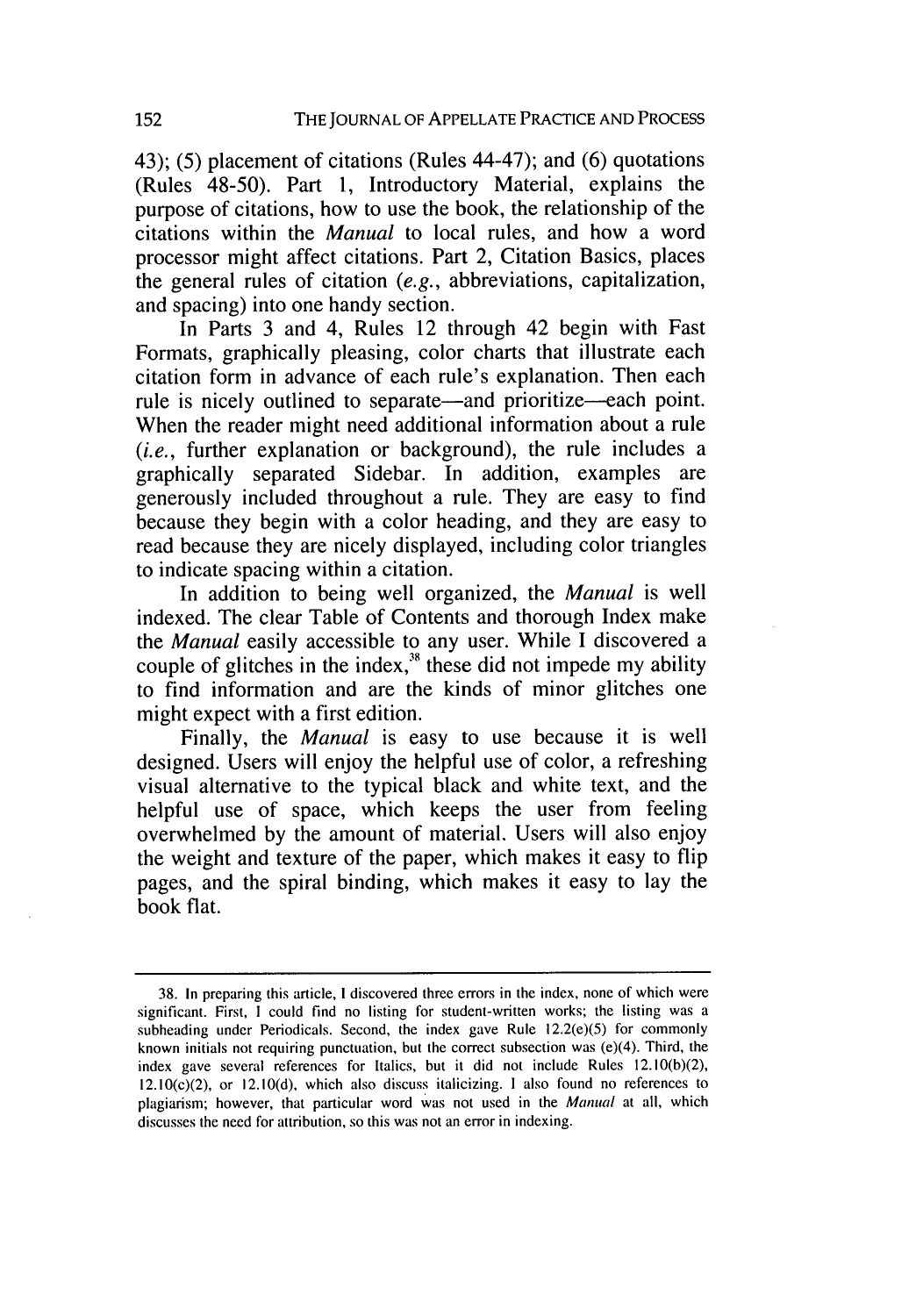# *B. Clarity of explanations*

#### Grade: A

A second goal of a citation manual is that it provide clear explanations of citation form. The *ALWD Citation Manual* excels in the clarity of its explanations because of the way that it explains, illustrates, and supplements the rules.

The *Manual* excels in its clarity by explaining the rules using a checklist format that is easy to follow. In addition, it gives a more complete explanation of rules where writers often have questions. For example, when the *Manual* notes the short forms for case citations, it does not just illustrate them; it explains when to use each of the forms (Rule 12.21).

The *Manual* also excels in its clarity because of its liberal use of examples. Examples are included with nearly every subpart of a rule. Because the rules in the *Manual* include many subparts, the *Manual* also includes more examples than the *Bluebook* does, leaving little for users to have to infer on their own. For example, when the *Manual* discusses how to cite material in supplements (Rule 8), it clearly illustrates all of the variations: material that is printed in the main volume only; material that is printed in the supplement only; and material that is printed in both the main volume and the supplement.

Finally, the *Manual* also excels in the supplemental information that accompanies the rules. Many of the rules contain Sidebars that give background information, define terms, explain how to do specific tasks, or elaborate on an aspect of the rule. For example, the *Manual* gives background on why the public official name might change in a case name (Sidebar 12.2). It defines commonly used procedural phrases (Sidebar 12.3) and the source of *id.* (Sidebar 11.1). The *Manual* explains how to create a paragraph or section symbol with a word processing program (Sidebar 6.1) and how to find parallel citations (Sidebar 12.5). It elaborates on the two uses of *supra* (Sidebar 10.1), the distinction between a party's name and the case name in text (Sidebar 12.1), court rules restricting the citation to unreported cases (Sidebar 12.7), explanatory parentheticals (Sidebar 47.1), and federal district court abbreviations (Sidebar A4-1).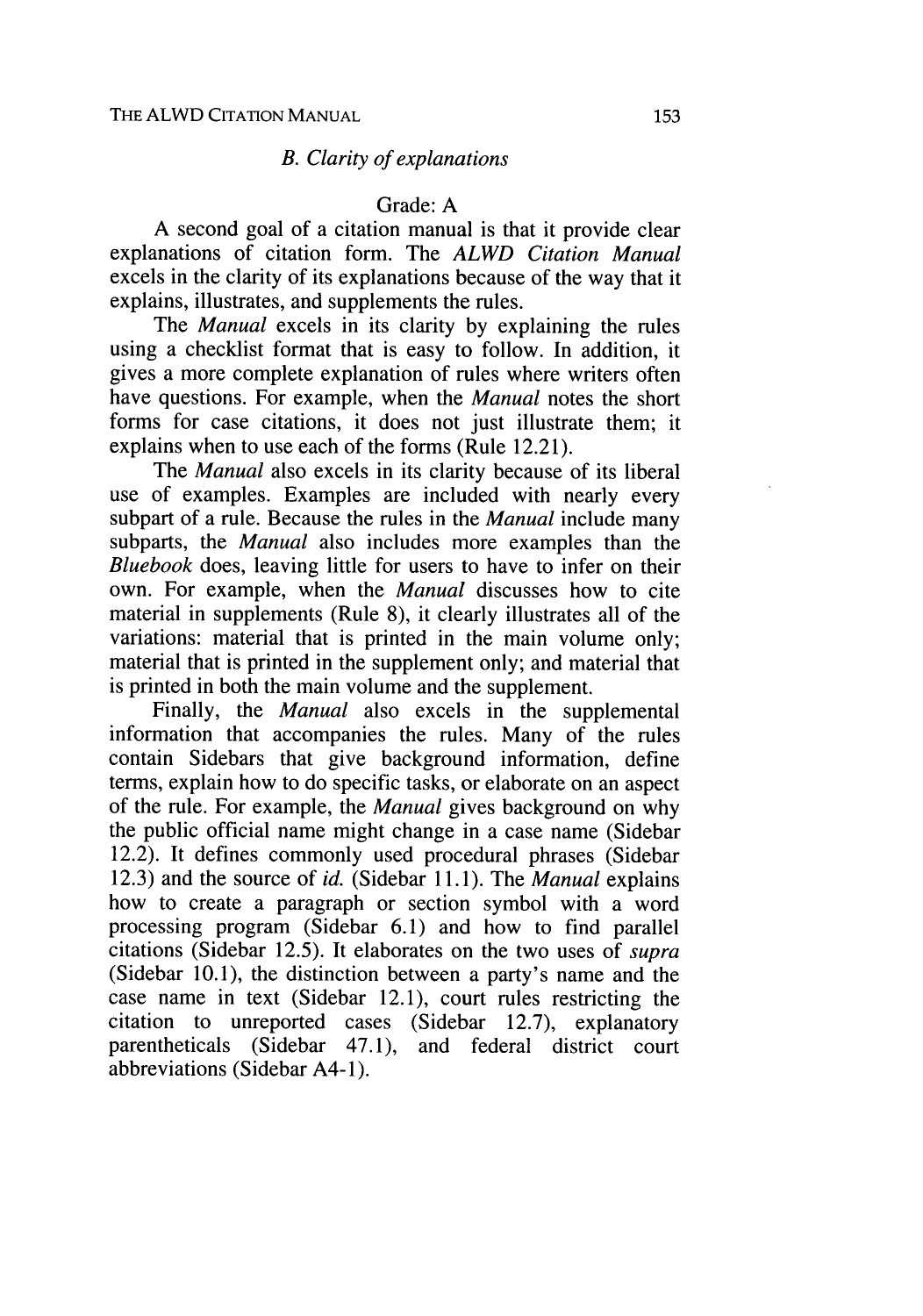Despite its exceptional clarity, the *Manual* could improve its explanation of spacing after use of a section or paragraph symbol (Rules  $6.2$  and  $14.2(c)$ ) simply by noting that the symbol represents a word and that a space should follow a word. In addition, the rules on quotations (Rules 48-50) could be simplified with the use of charts.

#### *C. Completeness*

#### Grade: B

A third goal of a citation manual is that it be complete and current. The *ALWD Citation Manual* is more complete and current than the *Bluebook* in many respects, but it is less complete and current in other ways.

Some notable additions to the *Manual* include the word processing tips *(e.g.,* how to change the automatic word processing features (Part ID)), citations to subsections (Rules 6.4-6.11), citations to graphical material (Rule 9.1), a list of actions that constitute subsequent history (Rule 12.8), citations to e-mails and web sites (Rules 40 and 41), neutral citations (Rule 43), and court abbreviations (Appendix 4).

However, in other ways, the *Manual* is not complete, either by design or by default. By design, the *Manual* does not presently cover citation of international materials. By default, the *Manual* incompletely executes two laudable objectives: acknowledging local citation rules and simplifying abbreviations.

First, the *Manual* recognizes that many state and federal courts have adopted local citation rules, and it directs practitioners to follow them (Appendix 2).<sup>39</sup> Courts with local rules should be delighted with that directive. To assist practitioners, the *Manual* includes Appendix 2, which includes the local rules for state courts. For federal courts, the *Manual* directs the practitioner to the ALWD web site.<sup>40</sup> However, the appendix is incomplete. In Oregon, for example, practitioners must follow citation rules in addition to Oregon Uniform Trial

<sup>39.</sup> *Manual, supra* n. **1,** at 8-9, 379-405.

<sup>40.</sup> Association of Legal Writing Directors, *Association of Legal Writing Directors* <http://www.alwd.org> (accessed Mar. 18, 2001).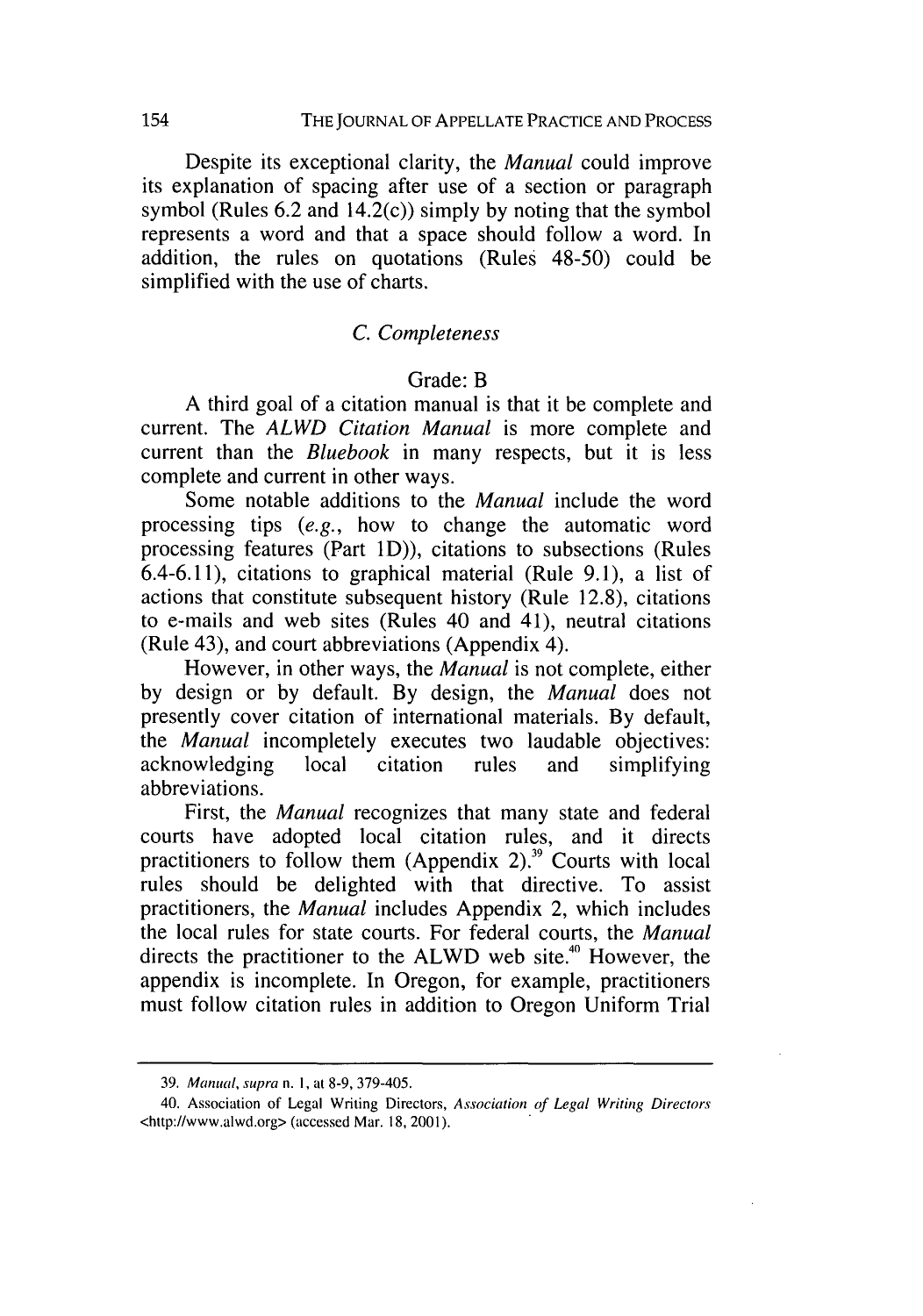Court Rule  $2.010(13)$ .<sup>41</sup> Oregon Rule of Appellate Procedure 1.10 requires that the rules be cited as "ORAP."<sup>42</sup> ORAP 5.20 discusses how to cite evidence and exhibits in briefs and refers the practitioner to the Oregon Judicial Department's Appellate Courts' Style Manual for guidelines for the style and conventions in citation of authorities. $43$ 

The Oregon Judicial Department's Appellate Courts' Style Manual includes the requirements of the Uniform Trial Court Rule 2.010(13) for cases by requiring citation to the official reporter, by making parallel citations optional, and by eliminating punctuation after reporter abbreviations. It also requests parallel citations for United States Supreme Court cases, eliminates punctuation after abbreviations, eliminates the word "section" or the section symbol in statutory citations, and simplifies abbreviations for statutes and rules, whether cited in text or in a citation sentence (e.g., Oregon Revised Statutes becomes ORS, Oregon Rules of Civil Procedure become ORCP, Oregon Evidence Code becomes OEC, etc.).

In addition, Oregon Rule of Civil Procedure lE discusses how to cite those rules,<sup>44</sup> the preface to the Oregon Revised Statutes discusses how to cite statutes, and Tax Court Rule 61 requires parallel citing and CCH citations parenthetically, if available.<sup>45</sup> Little of this information is included in the Oregon listing in Appendix 2. In sum, for, Appendix 2 to be useful, the information for each state needs to be complete and up to date.

Second, the *Manual* sought to simplify abbreviations for the user. In many respects it accomplished that goal with helpful tables of abbreviations for reporters (Chart 12.1); subsequent history (Rule 12.8); judicial titles (Chart 12.2); selected treaty sources (Chart 21.1); A.L.R.s (Chart 24.1); encyclopedias (chart 26.1); looseleaf publishers (Chart **28.1),** months and days (Appendix 3A); states, territories, and major cities (Appendix 3B); subdivisions of sources (Appendix 3C); publishing terms

<sup>41.</sup> Oregon Uniform Trial Court Rule 2.010(13) states: "In all matters submitted to the circuit courts, Oregon cases must be cited by reference to the Oregon Reports as: Blank v. Blank, \_\_ Or \_\_ (year) or as State v. Blank, \_\_ Or App \_\_ (year). Parallel citations may be added." Or. Unif. Tr. Ct. R. 2.010(13) (West 2000).

<sup>42.</sup> Or. R. App. P. 1.10 (West 2000).

<sup>43.</sup> Or. R. App. P. 5.20 (West 2000).

<sup>44.</sup> Or. R. Civ. P. IE (West 2000).

<sup>45.</sup> Or. Tax Ct. R. 61 (West 2000).